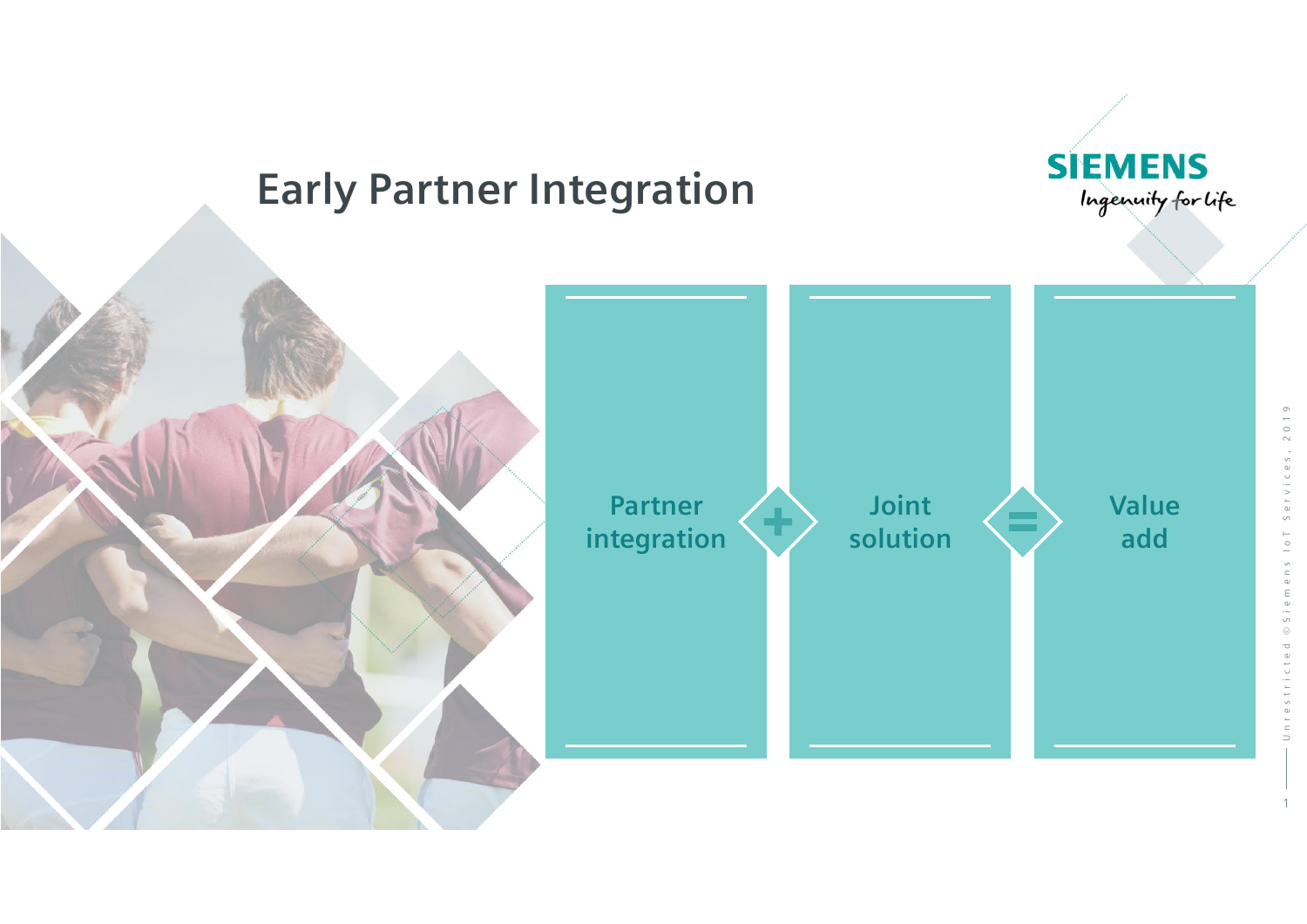## Our Early Partner Integration approach focuses on joint solutions rather than negotiations

*Differentiation between procurement and partner integration*



• **Core functions and responsibilities of the organization inside, i.e., R&D, engineering, controlling** • **Stakeholder groups outside the organization, i.e., employees, customers, suppliers**

1) Design space capabilities plus solution specific know-how

**SIEMENS** 

Ingenuity for life